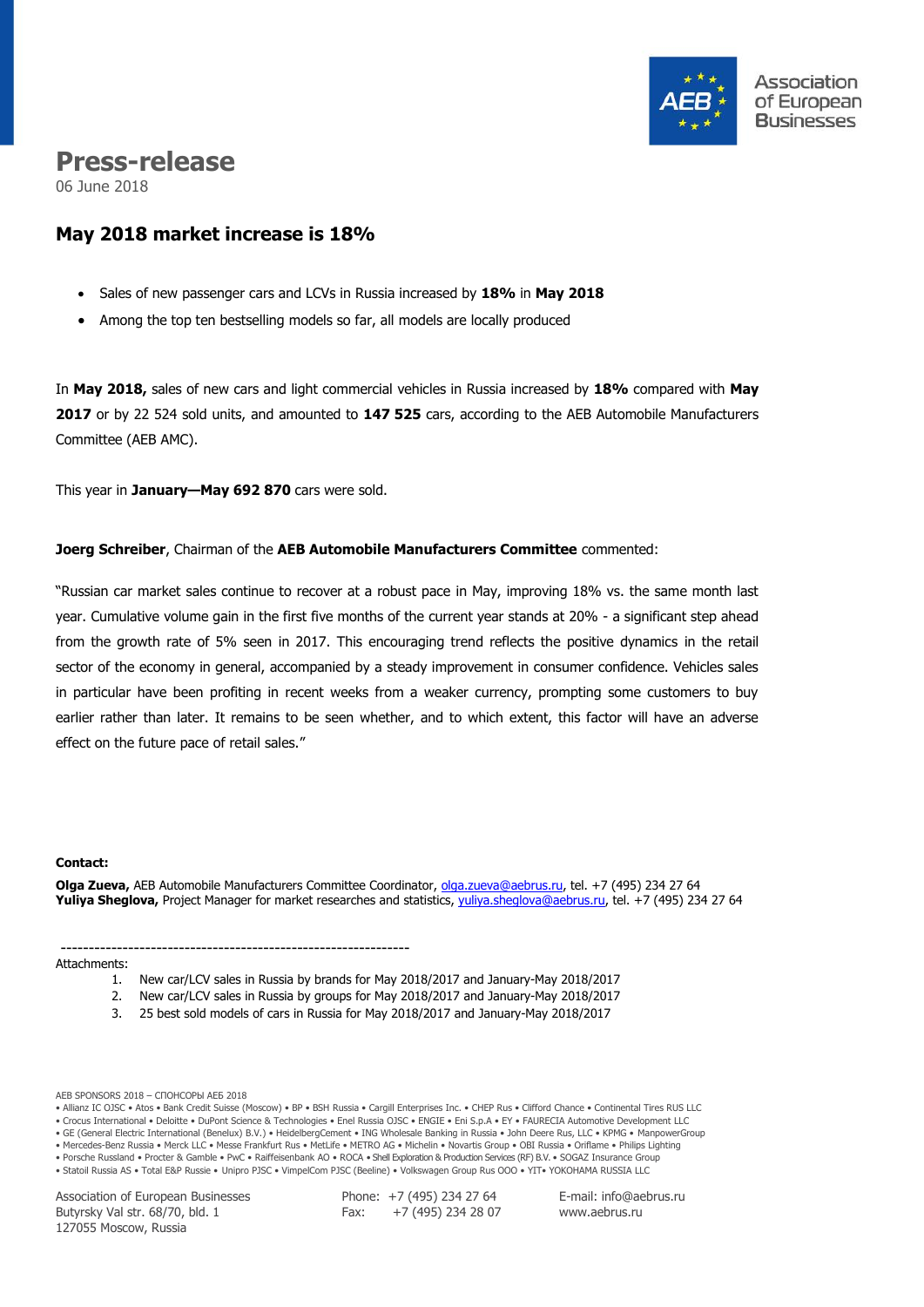

### **NEW CAR AND LCV SALES IN RUSSIA BY BRANDS FOR MAY 2018/2017 AND JANUARY – MAY 2018/2017**

Data submitted by the AEB Automobile Manufacturers Committee; retail sales of imported and locally produced vehicles. Note: The ranking is based on monthly results.

|                    |         | <b>MAY</b> |               |         | <b>JANUARY-MAY</b> |               |
|--------------------|---------|------------|---------------|---------|--------------------|---------------|
| <b>BRAND</b>       | 2018    | 2017       | $\frac{1}{2}$ | 2018    | 2017               | $\frac{1}{2}$ |
| Lada               | 28 654  | 25 051     | 14%           | 138 480 | 112 835            | 23%           |
| KIA                | 19 561  | 15 1 21    | 29%           | 91 353  | 68 434             | 33%           |
| Hyundai            | 15 8 59 | 11 955     | 33%           | 70 613  | 55 915             | 26%           |
| Renault*           | 12 128  | 10 917     | 11%           | 57 277  | 48 595             | 18%           |
| <b>VW</b>          | 9 0 2 5 | 7 1 1 8    | 27%           | 39 2 24 | 32 270             | 22%           |
| Toyota*            | 8616    | 7898       | 9%            | 37 977  | 34 836             | 9%            |
| Škoda              | 5973    | 4 9 8 5    | 20%           | 29 195  | 23 045             | 27%           |
| Nissan             | 5 9 4 1 | 5766       | 3%            | 29 645  | 28 308             | 5%            |
| <b>GAZ LCV</b>     | 4 6 7 5 | 4 3 7 0    | 7%            | 21 740  | 19878              | 9%            |
| Ford               | 3 701   | 3 9 21     | $-6%$         | 21 360  | 17 350             | 23%           |
| UAZ <sup>*</sup>   | 3 6 3 0 | 2 5 8 6    | 40%           | 14 4 13 | 15 5 61            | $-7%$         |
| Mitsubishi         | 3 5 6 1 | 1 4 7 6    | 141%          | 16 824  | 6 9 9 9            | 140%          |
| Mercedes-Benz      | 3 2 3 4 | 3 0 6 5    | 6%            | 15 189  | 14 4 94            | 5%            |
| <b>BMW</b>         | 2 9 1 7 | 2 3 5 0    | 24%           | 13 8 54 | 11 906             | 16%           |
| Mazda              | 2 5 3 6 | 1778       | 43%           | 11 638  | 8777               | 33%           |
| Chevrolet          | 2 3 7 3 | 2 4 8 6    | -5%           | 12 211  | 12 3 15            | $-1\%$        |
| Lexus              | 2 0 8 0 | 1766       | 18%           | 9 4 8 3 | 8 6 5 6            | 10%           |
| Lifan              | 1 3 2 7 | 1 2 7 3    | 4%            | 5 9 4 9 | 5831               | 2%            |
| Audi               | 1 3 1 8 | 1 5 5 3    | $-15%$        | 6 1 3 1 | 6798               | $-10%$        |
| Datsun             | 1 0 3 4 | 1 4 6 1    | $-29%$        | 7 3 9 9 | 8 9 9 7            | $-18%$        |
| Land Rover         | 728     | 848        | $-14%$        | 3 6 18  | 3745               | $-3%$         |
| <b>VW NFZ</b>      | 720     | 585        | 23%           | 2 8 4 0 | 2 5 3 5            | 12%           |
| Volvo              | 711     | 697        | 2%            | 2 2 4 4 | 2 3 5 9            | $-5%$         |
| Subaru             | 698     | 429        | 63%           | 2 9 8 0 | 1993               | 50%           |
| Mercedes-Benz Vans | 586     | 367        | 60%           | 2 6 7 6 | 2 2 5 1            | 19%           |
| Chery              | 525     | 520        | $1\%$         | 2 4 2 2 | 2 0 2 0            | 20%           |
| Suzuki             | 509     | 418        | 22%           | 1881    | 1707               | 10%           |
| Ravon              | 508     | 1 2 1 9    | $-58%$        | 5 1 8 4 | 3707               | 40%           |
| Peugeot*           | 502     | 327        | 54%           | 2 4 3 5 | 1785               | 36%           |
| Porsche            | 477     | 365        | 31%           | 1 6 6 2 | 1 576              | 5%            |
| Honda              | 339     | 41         | 727%          | 1776    | 448                | 296%          |
| Citroën*           | 334     | 283        | 18%           | 1726    | 1 5 6 1            | 11%           |

AEB SPONSORS 2018 – СПОНСОРЫ АЕБ 2018

• Allianz IC OJSC • Atos • Bank Credit Suisse (Moscow) • BP • BSH Russia • Cargill Enterprises Inc. • CHEP Rus • Clifford Chance • Continental Tires RUS LLC

• Crocus International • Deloitte • DuPont Science & Technologies • Enel Russia OJSC • ENGIE • Eni S.p.A • EY • FAURECIA Automotive Development LLC

• GE (General Electric International (Benelux) B.V.) • HeidelbergCement • ING Wholesale Banking in Russia • John Deere Rus, LLC • KPMG • ManpowerGroup

• Mercedes-Benz Russia • Merck LLC • Messe Frankfurt Rus • MetLife • METRO AG • Michelin • MOL Plc • Novartis Group • OBI Russia • Oriflame • Philips Lighting

• Porsche Russland • Procter & Gamble • PwC • Raiffeisenbank AO • ROCA • Shell Exploration & Production Services (RF) B.V. • SOGAZ Insurance Group • Soglasie Insurance Company LLC • Statoil Russia AS • Total E&P Russie • Unipro PJSC • VimpelCom PJSC (Beeline) • Volkswagen Group Rus OOO

• YIT• YOKOHAMA RUSSIA LLC

Association of European Businesses Butyrsky Val str. 68/70, bld. 1 127055 Moscow, Russia

Phone: +7 (495) 234 27 64 Fax: +7 (495) 234 28 07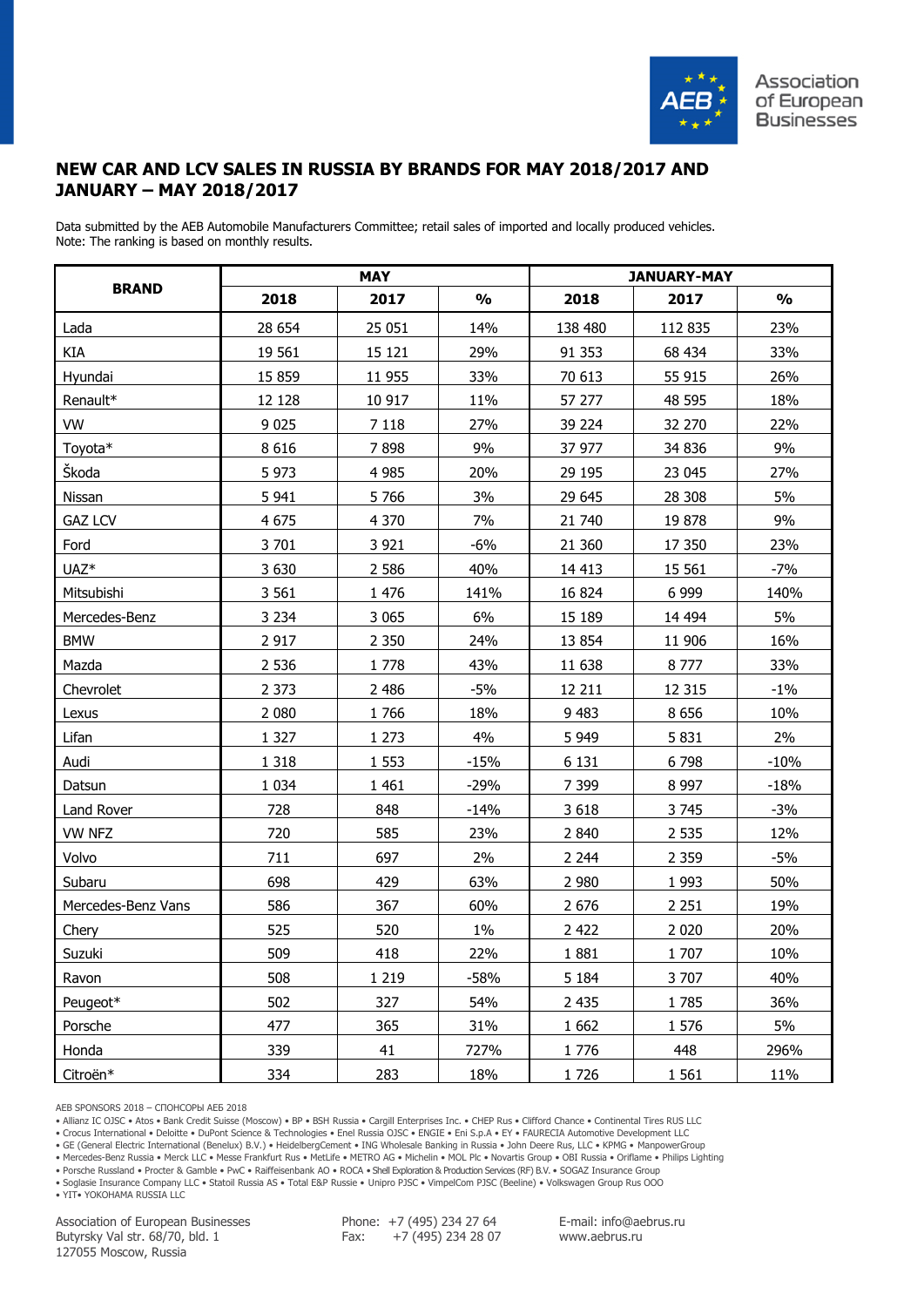

| Infiniti          | 324              | 296            | 9%             | 1822           | 2 1 5 3 | $-15%$                   |
|-------------------|------------------|----------------|----------------|----------------|---------|--------------------------|
| Haval             | 286              | 173            | 65%            | 989            | 687     | 44%                      |
| Geely             | 215              | 206            | 4%             | 812            | 904     | $-10%$                   |
| Zotye             | 206              | 119            | 73%            | 943            | 361     | 161%                     |
| MINI              | 202              | 115            | 76%            | 872            | 543     | 61%                      |
| Jaguar            | 188              | 198            | $-5%$          | 927            | 1 0 3 0 | $-10%$                   |
| <b>FAW</b>        | 159              | 42             | 279%           | 575            | 180     | 219%                     |
| Genesis           | 149              | 45             | 231%           | 495            | 287     | 72%                      |
| Jeep              | 146              | 102            | 43%            | 568            | 622     | $-9%$                    |
| $FIAT*$           | 146              | 161            | $-9%$          | 647            | 827     | $-22%$                   |
| Changan           | 141              | 133            | 6%             | 562            | 649     | $-13%$                   |
| smart             | 136              | 92             | 48%            | 350            | 238     | 47%                      |
| Cadillac          | 123              | 116            | 6%             | 428            | 561     | $-24%$                   |
| <b>DFM</b>        | 93               | 31             | 200%           | 523            | 215     | 143%                     |
| Isuzu*            | 66               | 58             | 14%            | 277            | 245     | 13%                      |
| Iveco*            | 51               | 20             | 155%           | 179            | 124     | 44%                      |
| Foton*            | 46               | 35             | 31%            | 167            | 88      | 90%                      |
| Hyundai LCV       | 30               | $\overline{4}$ | 650%           | 137            | 49      | 180%                     |
| <b>HTM</b>        | 16               | 11             | 45%            | 28             | 65      | $-57%$                   |
| <b>Brilliance</b> | 12               | 21             | $-43%$         | 67             | 79      | $-15%$                   |
| Chrysler          | $\boldsymbol{6}$ | $\overline{2}$ | 200%           | $30\,$         | 3       | 900%                     |
| SsangYong         | $\overline{4}$   | 11             | $-64%$         | 73             | 54      | 35%                      |
| Baw               |                  | 15             | $\blacksquare$ | $\blacksquare$ | 59      | $\overline{\phantom{a}}$ |
| <b>Total</b>      | 147 525          | <b>125 001</b> | <b>18,0%</b>   | 692870         | 577 510 | 20,0%                    |

**LCV sales are included into total brand's sales if exist in the product line of the brand (marked with\*); reported separately for some brands. LCV<3,5t (with several exceptions reaching highest range of 6t). Some updates concerning LCV data may occur.**

AEB SPONSORS 2018 – СПОНСОРЫ АЕБ 2018

• Allianz IC OJSC • Atos • Bank Credit Suisse (Moscow) • BP • BSH Russia • Cargill Enterprises Inc. • CHEP Rus • Clifford Chance • Continental Tires RUS LLC

• Crocus International • Deloitte • DuPont Science & Technologies • Enel Russia OJSC • ENGIE • Eni S.p.A • EY • FAURECIA Automotive Development LLC

• GE (General Electric International (Benelux) B.V.) • HeidelbergCement • ING Wholesale Banking in Russia • John Deere Rus, LLC • KPMG • ManpowerGroup

• Mercedes-Benz Russia • Merck LLC • Messe Frankfurt Rus • MetLife • METRO AG • Michelin • MOL Plc • Novartis Group • OBI Russia • Oriflame • Philips Lighting

• Porsche Russland • Procter & Gamble • PwC • Raiffeisenbank AO • ROCA • Shell Exploration & Production Services (RF) B.V. • SOGAZ Insurance Group • Soglasie Insurance Company LLC • Statoil Russia AS • Total E&P Russie • Unipro PJSC • VimpelCom PJSC (Beeline) • Volkswagen Group Rus OOO

• YIT• YOKOHAMA RUSSIA LLC

Association of European Businesses Butyrsky Val str. 68/70, bld. 1 127055 Moscow, Russia

Phone: +7 (495) 234 27 64 Fax:  $+7(495)$  234 28 07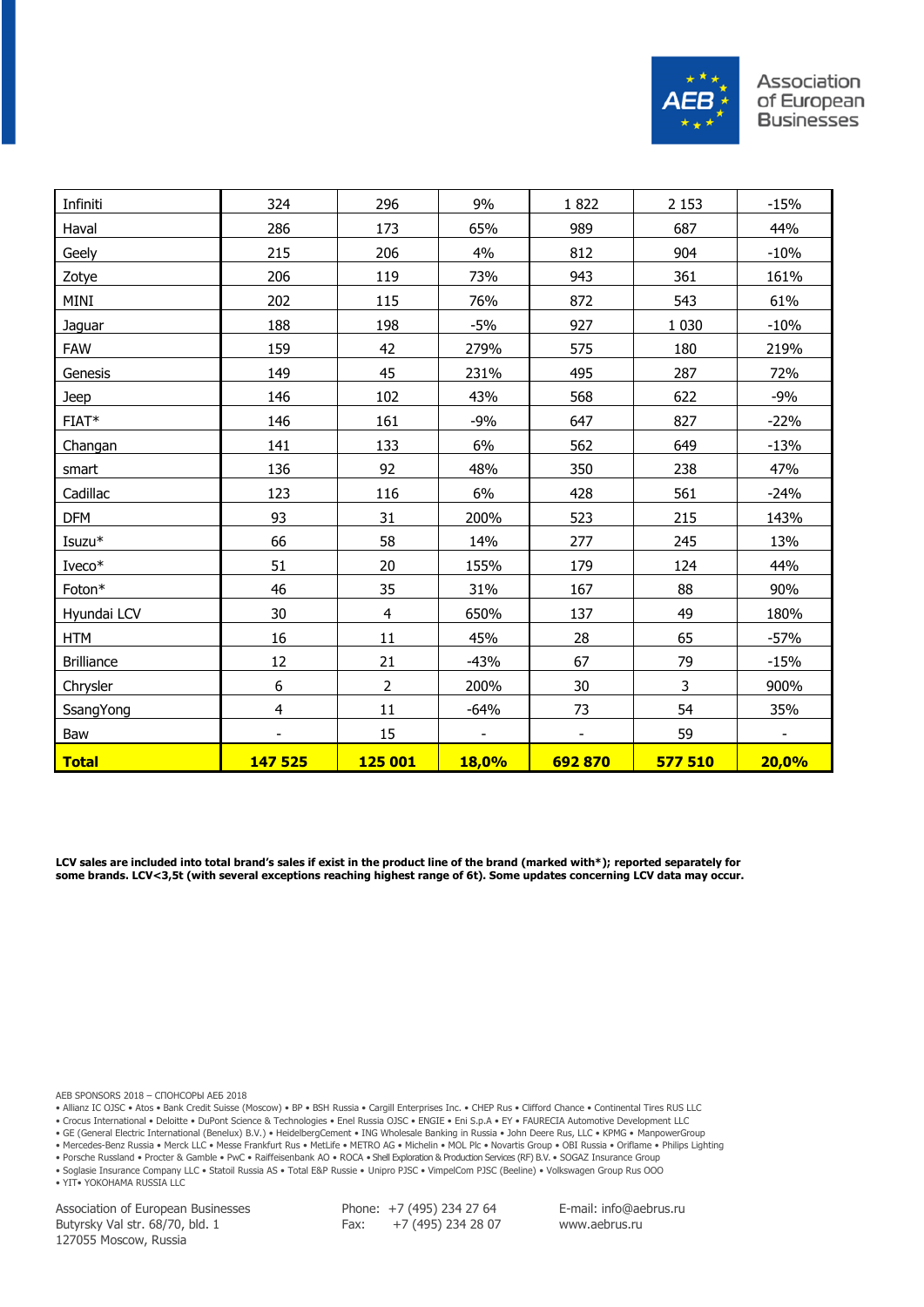

### **NEW CAR AND LCV SALES IN RUSSIA BY GROUPS FOR MAY 2018/2017 AND JANUARY - MAY 2018/2017**

 Data submitted by the AEB Automobile Manufacturers Committee; retail sales of imported and locally produced vehicles. Note: The ranking is based on monthly results

|                                              | <b>MAY</b> |         |        |         |               |               |      | <b>JANUARY-MAY</b> |       |         |                                                                                                                                                                                                                                                                                     |               |  |  |
|----------------------------------------------|------------|---------|--------|---------|---------------|---------------|------|--------------------|-------|---------|-------------------------------------------------------------------------------------------------------------------------------------------------------------------------------------------------------------------------------------------------------------------------------------|---------------|--|--|
| Brand /<br><b>Group</b>                      |            | % Share |        |         | <b>Volume</b> |               |      | % Share            |       |         | <b>Volume</b><br>2017<br>2018<br>200 888<br>234 623<br>138 480<br>112 835<br>57 277<br>48 595<br>29 645<br>28 308<br>1822<br>2 1 5 3<br>7 3 9 9<br>8 9 9 7<br>91 353<br>68 434<br>77 390<br>64 648<br>39 224<br>32 270<br>2 8 4 0<br>2 5 3 5<br>6 1 3 1<br>6798<br>29 195<br>23 045 |               |  |  |
|                                              | 2018       | 2017    | YOY    | 2018    | 2017          | $\frac{0}{0}$ | 2018 | 2017               | YOY   |         |                                                                                                                                                                                                                                                                                     | $\frac{0}{0}$ |  |  |
| AVTOVAZ-<br><b>RENAULT-</b><br><b>NISSAN</b> | 32,6       | 34,8    | (2,2)  | 48 081  | 43 491        | 10,6%         | 33,9 | 34,8               | (0,9) |         |                                                                                                                                                                                                                                                                                     | 16,8%         |  |  |
| <b>AVTOVAZ</b>                               | 19,4       | 20,0    | (0,6)  | 28 654  | 25 051        | 14,4%         | 20,0 | 19,5               | 0,5   |         |                                                                                                                                                                                                                                                                                     | 22,7%         |  |  |
| <b>RENAULT</b>                               | 8,2        | 8,7     | (0,5)  | 12 1 28 | 10 917        | 11,1%         | 8,3  | 8,4                | (0,1) |         |                                                                                                                                                                                                                                                                                     | 17,9%         |  |  |
| <b>NISSAN</b>                                | 4,0        | 4,6     | (0,6)  | 5 9 4 1 | 5 7 6 6       | 3,0%          | 4,3  | 4,9                | (0,6) |         |                                                                                                                                                                                                                                                                                     | 4,7%          |  |  |
| <b>INFINITI</b>                              | 0,2        | 0,2     | 0,0    | 324     | 296           | 9,5%          | 0,3  | 0,4                | (0,1) |         |                                                                                                                                                                                                                                                                                     | $-15,4%$      |  |  |
| <b>DATSUN</b>                                | 0,7        | 1,2     | (0, 5) | 1 0 3 4 | 1 4 6 1       | $-29,2%$      | 1,1  | 1,6                | (0,5) |         |                                                                                                                                                                                                                                                                                     | $-17,8%$      |  |  |
| <b>KIA</b>                                   | 13,3       | 12,1    | 1,2    | 19 561  | 15 121        | 29,4%         | 13,2 | 11,8               | 1,4   |         |                                                                                                                                                                                                                                                                                     | 33,5%         |  |  |
| <b>VW Group</b>                              | 11,5       | 11,4    | 0,1    | 17 036  | 14 241        | 19,6%         | 11,2 | 11,2               | 0,0   |         |                                                                                                                                                                                                                                                                                     | 19,7%         |  |  |
| VOLKSWAGEN<br>cars                           | 6,1        | 5,7     | 0,4    | 9 0 2 5 | 7 1 1 8       | 26,8%         | 5,7  | 5,6                | 0,1   |         |                                                                                                                                                                                                                                                                                     | 21,5%         |  |  |
| <b>VOLKSWAGEN</b><br>vans                    | 0,5        | 0, 5    | 0,0    | 720     | 585           | 23,1%         | 0,4  | 0,4                | 0,0   |         |                                                                                                                                                                                                                                                                                     | 12,0%         |  |  |
| <b>AUDI</b>                                  | 0,9        | 1,2     | (0,3)  | 1 3 1 8 | 1 5 5 3       | $-15,1%$      | 0,9  | 1,2                | (0,3) |         |                                                                                                                                                                                                                                                                                     | $-9,8%$       |  |  |
| ŠKODA                                        | 4,0        | 4,0     | 0,0    | 5 9 7 3 | 4 9 8 5       | 19,8%         | 4,2  | 4,0                | 0,2   |         |                                                                                                                                                                                                                                                                                     | 26,7%         |  |  |
| <b>HYUNDAI</b><br>Group                      | 10,9       | 9,6     | 1,3    | 16 008  | 12 000        | 33,4%         | 10,3 | 9,7                | 0,6   | 71 108  | 56 202                                                                                                                                                                                                                                                                              | 26,5%         |  |  |
| <b>HYUNDAI</b>                               | 10,8       | 9,6     | 1,2    | 15 8 59 | 11 955        | 32,7%         | 10,2 | 9,7                | 0,5   | 70 613  | 55 915                                                                                                                                                                                                                                                                              | 26,3%         |  |  |
| <b>GENESIS</b>                               | 0,1        | 0,0     | 0,1    | 149     | 45            | 231,1%        | 0,1  | 0,0                | 0,1   | 495     | 287                                                                                                                                                                                                                                                                                 | 72,5%         |  |  |
| <b>TOYOTA</b><br>Group                       | 7,3        | 7,7     | (0,4)  | 10 696  | 9 6 6 4       | 10,7%         | 6,8  | 7,5                | (0,7) | 47 460  | 43 492                                                                                                                                                                                                                                                                              | 9,1%          |  |  |
| <b>TOYOTA</b>                                | 5,8        | 6,3     | (0,5)  | 8 6 1 6 | 7898          | 9,1%          | 5,5  | 6,0                | (0,5) | 37 977  | 34 836                                                                                                                                                                                                                                                                              | 9,0%          |  |  |
| <b>LEXUS</b>                                 | 1,4        | 1,4     | 0,0    | 2 0 8 0 | 1766          | 17,8%         | 1,4  | 1,5                | (0,1) | 9 4 8 3 | 8 6 5 6                                                                                                                                                                                                                                                                             | 9,6%          |  |  |
| <b>GAZ LCV</b>                               | 3,2        | 3,5     | (0,3)  | 4 6 7 5 | 4 3 7 0       | 7,0%          | 3,1  | 3,4                | (0,3) | 21 740  | 19878                                                                                                                                                                                                                                                                               | 9,4%          |  |  |
| <b>MERCEDES-</b><br><b>BENZ</b>              | 2,7        | 2,8     | (0,1)  | 3 9 5 6 | 3 5 24        | 12,3%         | 2,6  | 2,9                | (0,3) | 18 215  | 16 983                                                                                                                                                                                                                                                                              | 7,3%          |  |  |
| MERCEDES-<br><b>BENZ cars</b>                | 2,2        | 2,5     | (0,3)  | 3 2 3 4 | 3 065         | 5,5%          | 2,2  | 2,5                | (0,3) | 15 189  | 14 494                                                                                                                                                                                                                                                                              | 4,8%          |  |  |
| <b>MERCEDES-</b><br><b>BENZ</b> vans         | 0,4        | 0,3     | 0,1    | 586     | 367           | 59,7%         | 0,4  | 0,4                | 0,0   | 2676    | 2 2 5 1                                                                                                                                                                                                                                                                             | 18,9%         |  |  |
| smart                                        | 0,1        | 0,1     | 0,0    | 136     | 92            | 47,8%         | 0,1  | 0,0                | 0,1   | 350     | 238                                                                                                                                                                                                                                                                                 | 47,1%         |  |  |
| <b>FORD</b>                                  | 2,5        | 3,1     | (0,6)  | 3 701   | 3 9 2 1       | $-5,6%$       | 3,1  | 3,0                | 0,1   | 21 360  | 17 350                                                                                                                                                                                                                                                                              | 23,1%         |  |  |
| <b>UAZ</b>                                   | 2,5        | 2,1     | 0,4    | 3 6 3 0 | 2 5 8 6       | 40,4%         | 2,1  | 2,7                | (0,6) | 14 4 13 | 15 5 61                                                                                                                                                                                                                                                                             | $-7,4%$       |  |  |
| <b>MITSUBISHI</b>                            | 2,4        | 1,2     | 1,2    | 3 5 6 1 | 1 476         | 141,3%        | 2,4  | 1,2                | 1,2   | 16 824  | 6 9 9 9                                                                                                                                                                                                                                                                             | 140,4%        |  |  |
| <b>BMW Group</b>                             | 2,1        | $2,0$   | 0,1    | 3 1 1 9 | 2 4 6 5       | 26,5%         | 2,1  | 2,2                | (0,1) | 14 7 26 | 12 449                                                                                                                                                                                                                                                                              | 18,3%         |  |  |
| <b>BMW</b>                                   | 2,0        | 1,9     | 0,1    | 2 9 1 7 | 2 3 5 0       | 24,1%         | 2,0  | 2,1                | (0,1) | 13 8 54 | 11 906                                                                                                                                                                                                                                                                              | 16,4%         |  |  |
| MINI                                         | 0,1        | 0,1     | 0,0    | 202     | 115           | 75,7%         | 0,1  | 0,1                | 0,0   | 872     | 543                                                                                                                                                                                                                                                                                 | 60,6%         |  |  |
| <b>MAZDA</b>                                 | 1,7        | 1,4     | 0,3    | 2 5 3 6 | 1 7 7 8       | 42,6%         | 1,7  | 1,5                | 0,2   | 11 638  | 8777                                                                                                                                                                                                                                                                                | 32,6%         |  |  |
| <b>GM Group</b>                              | 1,7        | 2,1     | (0,4)  | 2 4 9 6 | 2 6 0 2       | $-4,1%$       | 1,8  | 2,2                | (0,4) | 12 639  | 12 876                                                                                                                                                                                                                                                                              | $-1,8%$       |  |  |
| <b>CHEVROLET</b>                             | 1,6        | 2,0     | (0,4)  | 2 3 7 3 | 2 4 8 6       | $-4,5%$       | 1,8  | 2,1                | (0,3) | 12 211  | 12 3 15                                                                                                                                                                                                                                                                             | $-0,8%$       |  |  |
| CADILLAC                                     | 0,1        | 0,1     | 0,0    | 123     | 116           | 6,0%          | 0,1  | 0,1                | 0,0   | 428     | 561                                                                                                                                                                                                                                                                                 | $-23,7%$      |  |  |
| <b>LIFAN</b>                                 | 0,9        | 1,0     | (0,1)  | 1 3 2 7 | 1 2 7 3       | 4,2%          | 0,9  | 1,0                | (0,1) | 5 9 4 9 | 5 8 3 1                                                                                                                                                                                                                                                                             | 2,0%          |  |  |

AEB SPONSORS 2018 – СПОНСОРЫ АЕБ 2018

• Allianz IC OJSC • Atos • Bank Credit Suisse (Moscow) • BP • BSH Russia • Cargill Enterprises Inc. • CHEP Rus • Clifford Chance • Continental Tires RUS LLC

• Crocus International • Deloitte • DuPont Science & Technologies • Enel Russia OJSC • ENGIE • Eni S.p.A • EY • FAURECIA Automotive Development LLC

• GE (General Electric International (Benelux) B.V.) • HeidelbergCement • ING Wholesale Banking in Russia • John Deere Rus, LLC • KPMG • ManpowerGroup

• Mercedes-Benz Russia • Merck LLC • Messe Frankfurt Rus • MetLife • METRO AG • Michelin • MOL Plc • Novartis Group • OBI Russia • Oriflame • Philips Lighting

• Porsche Russland • Procter & Gamble • PwC • Raiffeisenbank AO • ROCA • Shell Exploration & Production Services (RF) B.V. • SOGAZ Insurance Group • Soglasie Insurance Company LLC • Statoil Russia AS • Total E&P Russie • Unipro PJSC • VimpelCom PJSC (Beeline) • Volkswagen Group Rus OOO

• YIT• YOKOHAMA RUSSIA LLC

Association of European Businesses Butyrsky Val str. 68/70, bld. 1 127055 Moscow, Russia

Phone: +7 (495) 234 27 64 Fax: +7 (495) 234 28 07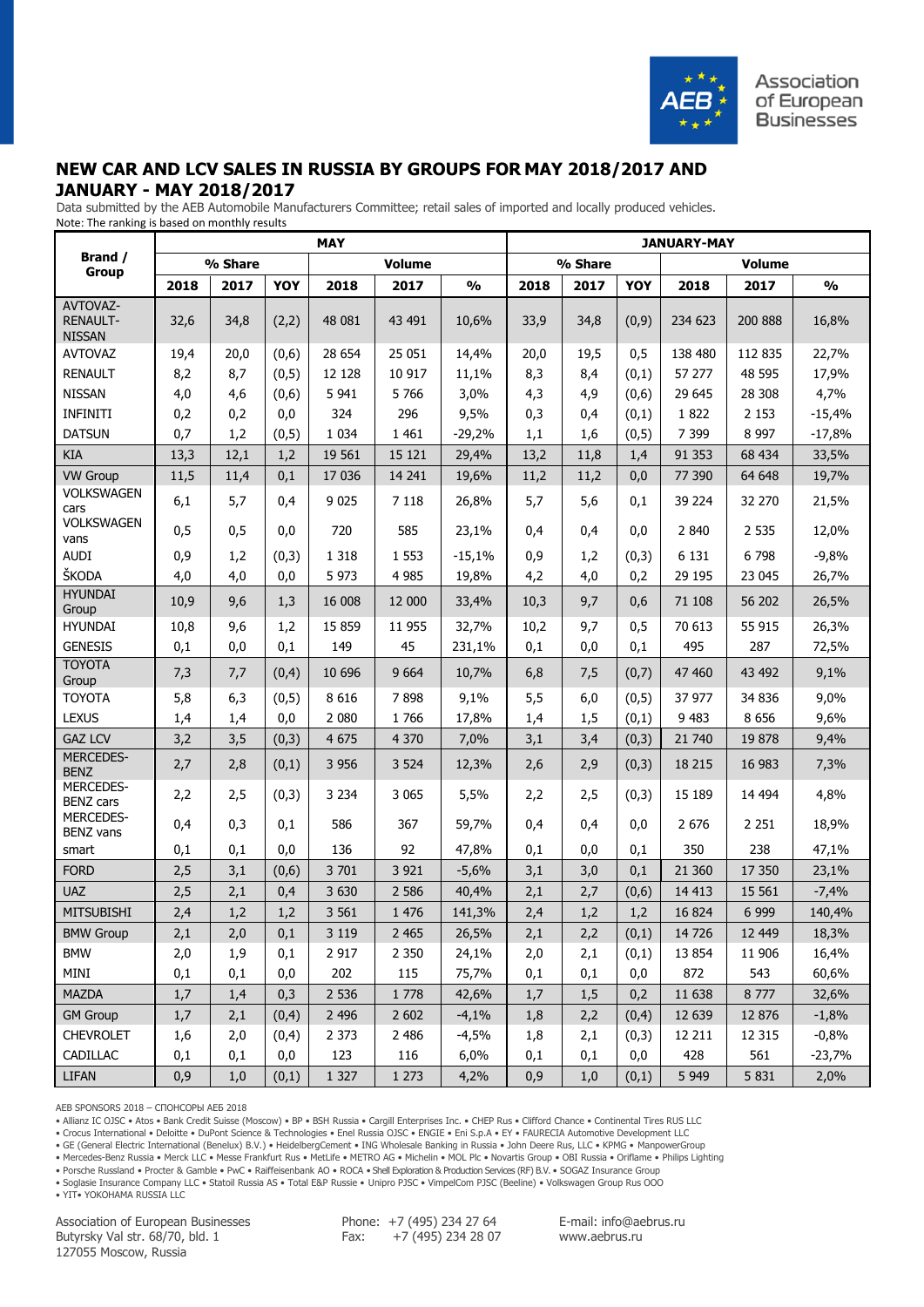

| <b>JAGUAR LAND</b><br><b>ROVER</b>   | 0,6   | 0,8   | (0,2) | 916     | 1 0 4 6        | $-12,4%$     | 0,7   | 0,8   | (0,1) | 4 5 4 5 | 4775    | $-4,8%$  |
|--------------------------------------|-------|-------|-------|---------|----------------|--------------|-------|-------|-------|---------|---------|----------|
| <b>LAND ROVER</b>                    | 0,5   | 0,7   | (0,2) | 728     | 848            | $-14,2%$     | 0,5   | 0,6   | (0,1) | 3 6 18  | 3745    | $-3,4%$  |
| <b>JAGUAR</b>                        | 0,1   | 0,2   | (0,1) | 188     | 198            | $-5,1%$      | 0,1   | 0,2   | (0,1) | 927     | 1 0 3 0 | $-10,0%$ |
| <b>PSA PEUGEOT</b><br><b>CITROËN</b> | 0,6   | 0,5   | 0,1   | 836     | 610            | 37,0%        | 0,6   | 0,6   | 0,0   | 4 1 6 1 | 3 3 4 6 | 24,4%    |
| <b>PEUGEOT</b>                       | 0,3   | 0,3   | 0,0   | 502     | 327            | 53,5%        | 0,4   | 0,3   | 0,1   | 2 4 3 5 | 1785    | 36,4%    |
| <b>CITROËN</b>                       | 0,2   | 0,2   | 0,0   | 334     | 283            | 18,0%        | 0,2   | 0,3   | (0,1) | 1726    | 1 5 6 1 | 10,6%    |
| <b>VOLVO</b>                         | 0,5   | 0,6   | (0,1) | 711     | 697            | 2,0%         | 0,4   | 0,3   | 0,1   | 2 2 4 4 | 2 3 5 9 | $-4,9%$  |
| <b>SUBARU</b>                        | 0,5   | 0,3   | 0,2   | 698     | 429            | 62,7%        | 0,4   | 0,3   | 0,1   | 2 9 8 0 | 1 9 9 3 | 49,5%    |
| <b>CHERY</b>                         | 0,4   | 0,4   | 0,0   | 525     | 520            | 1,0%         | 0,3   | 0,3   | 0,0   | 2 4 2 2 | 2 0 2 0 | 19,9%    |
| <b>SUZUKI</b>                        | 0,3   | 0,3   | 0,0   | 509     | 418            | 21,8%        | 0,3   | 0,3   | 0,0   | 1881    | 1 707   | 10,2%    |
| <b>RAVON</b>                         | 0,3   | 1,0   | (0,7) | 508     | 1 2 1 9        | $-58,3%$     | 0,7   | 0,6   | 0,1   | 5 1 8 4 | 3 707   | 39,8%    |
| <b>PORSCHE</b>                       | 0,3   | 0,3   | 0,0   | 477     | 365            | 30,7%        | 0,2   | 0,3   | (0,1) | 1 6 6 2 | 1 576   | 5,5%     |
| <b>HONDA</b>                         | 0,2   | 0,0   | 0,2   | 339     | 41             | 726,8%       | 0,3   | 0,1   | 0,2   | 1 7 7 6 | 448     | 296,4%   |
| <b>FCA RUSSIA</b>                    | 0,2   | 0,2   | 0,0   | 298     | 265            | 12,5%        | 0,2   | 0,3   | (0,1) | 1 2 4 5 | 1 4 5 2 | $-14,3%$ |
| <b>FIAT</b>                          | 0,1   | 0,1   | 0,0   | 146     | 161            | $-9,3%$      | 0,1   | 0,1   | 0,0   | 647     | 827     | $-21,8%$ |
| <b>CHRYSLER</b>                      | 0,0   | 0,0   | 0,0   | 6       | $\overline{2}$ | 200,0%       | 0,0   | 0,0   | 0,0   | 30      | 3       | 900,0%   |
| <b>JEEP</b>                          | 0,1   | 0,1   | 0,0   | 146     | 102            | 43,1%        | 0,1   | 0,1   | 0,0   | 568     | 622     | $-8,7%$  |
| <b>HAVAL</b>                         | 0,2   | 0,1   | 0,1   | 286     | 173            | 65,3%        | 0,1   | 0,1   | 0,0   | 989     | 687     | 44,0%    |
| <b>GEELY</b>                         | 0,1   | 0,2   | (0,1) | 215     | 206            | 4,4%         | 0,1   | 0,2   | (0,1) | 812     | 904     | $-10,2%$ |
| <b>ZOTYE</b>                         | 0,1   | 0,1   | 0,0   | 206     | 119            | 73,1%        | 0,1   | 0,1   | 0,0   | 943     | 361     | 161,2%   |
| <b>FAW</b>                           | 0,1   | 0,0   | 0,1   | 159     | 42             | 278,6%       | 0,1   | 0,0   | 0,1   | 575     | 180     | 219,4%   |
| <b>CHANGAN</b>                       | 0,1   | 0,1   | 0,0   | 141     | 133            | 6,0%         | 0,1   | 0,1   | 0,0   | 562     | 649     | $-13,4%$ |
| <b>DFM</b>                           | 0,1   | 0,0   | 0,1   | 93      | 31             | 200,0%       | 0,1   | 0,0   | 0,1   | 523     | 215     | 143,3%   |
| <b>ISUZU</b>                         | 0,0   | 0,0   | 0,0   | 66      | 58             | 13,8%        | 0,0   | 0,0   | 0,0   | 277     | 245     | 13,1%    |
| <b>IVECO</b>                         | 0,0   | 0,0   | 0,0   | 51      | 20             | 155,0%       | 0,0   | 0,0   | 0,0   | 179     | 124     | 44,4%    |
| <b>FOTON</b>                         | 0,0   | 0,0   | 0,0   | 46      | 35             | 31,4%        | 0,0   | 0,0   | 0,0   | 167     | 88      | 89,8%    |
| <b>HYUNDAI LCV</b>                   | 0,0   | 0,0   | 0,0   | 30      | 4              | 650,0%       | 0,0   | 0,0   | 0,0   | 137     | 49      | 179,6%   |
| <b>HTM</b>                           | 0,0   | 0,0   | 0,0   | 16      | 11             | 45,5%        | 0,0   | 0,0   | 0,0   | 28      | 65      | $-56,9%$ |
| <b>BRILLIANCE</b>                    | 0,0   | 0,0   | 0,0   | 12      | 21             | $-42,9%$     | 0,0   | 0,0   | 0,0   | 67      | 79      | $-15,2%$ |
| <b>SSANGYONG</b>                     | 0,0   | 0,0   | 0,0   | 4       | 11             | $-63,6%$     | 0,0   | 0,0   | 0,0   | 73      | 54      | 35,2%    |
| <b>BAW</b>                           |       | 0,0   |       |         | 15             |              |       | 0,0   |       |         | 59      |          |
| <b>Total</b>                         | 100,0 | 100,0 |       | 147 525 | 125 001        | <b>18,0%</b> | 100,0 | 100,0 |       | 692870  | 577 510 | 20,0%    |
|                                      |       |       |       |         |                |              |       |       |       |         |         |          |

Different from the international classification: brands represented on the Russian market by SOLLERS Group; see also above

| <b>SOLLERS</b><br>Group |      | <u>.</u>    | 0.4 | 3 6 3 4    | 2 5 9 7 | 39,9%  | $\sim$<br>ᅩ |          | (0.6) | 14 48 6                       | 15 615 | $-7,2%$ |
|-------------------------|------|-------------|-----|------------|---------|--------|-------------|----------|-------|-------------------------------|--------|---------|
| <b>SSANGYONG</b>        | 0,0  | 0.0         | 0.0 |            | ᆠᆂ      | $-64%$ | 0,0         | 0,0      | 0.0   | $\overline{\phantom{a}}$<br>- | 54     | 35%     |
| <b>UAZ</b>              | ے رے | <u>_, _</u> | 0.4 | 630 ن<br>- | 2 5 8 6 | 40%    | ∽<br>⊥ ہے   | <u>.</u> | (0,6) | 14 413                        | 15 561 | $-7%$   |

AEB SPONSORS 2018 – СПОНСОРЫ АЕБ 2018

• Allianz IC OJSC • Atos • Bank Credit Suisse (Moscow) • BP • BSH Russia • Cargill Enterprises Inc. • CHEP Rus • Clifford Chance • Continental Tires RUS LLC

• Crocus International • Deloitte • DuPont Science & Technologies • Enel Russia OJSC • ENGIE • Eni S.p.A • EY • FAURECIA Automotive Development LLC

• GE (General Electric International (Benelux) B.V.) • HeidelbergCement • ING Wholesale Banking in Russia • John Deere Rus, LLC • KPMG • ManpowerGroup

• Mercedes-Benz Russia • Merck LLC • Messe Frankfurt Rus • MetLife • METRO AG • Michelin • MOL Plc • Novartis Group • OBI Russia • Oriflame • Philips Lighting

• Porsche Russland • Procter & Gamble • PwC • Raiffeisenbank AO • ROCA • Shell Exploration & Production Services (RF) B.V. • SOGAZ Insurance Group • Soglasie Insurance Company LLC • Statoil Russia AS • Total E&P Russie • Unipro PJSC • VimpelCom PJSC (Beeline) • Volkswagen Group Rus OOO

• YIT• YOKOHAMA RUSSIA LLC

Association of European Businesses Butyrsky Val str. 68/70, bld. 1 127055 Moscow, Russia

Phone: +7 (495) 234 27 64 Fax: +7 (495) 234 28 07